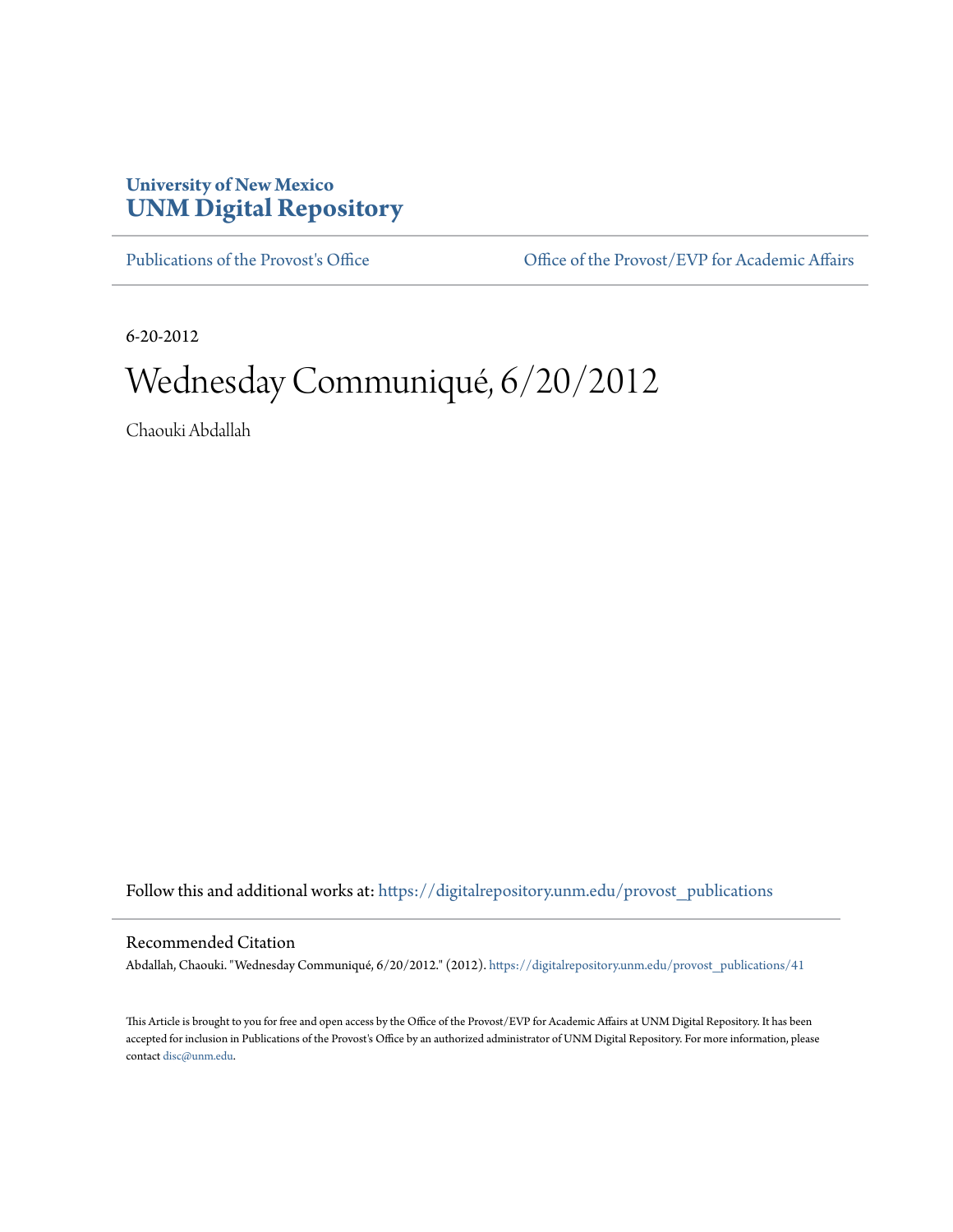

### *WEDNESDAY COMMUNIQUÉ*

#### **June 20, 2012**

*"Let us in education dream of an aristocracy of achievement arising out of a democracy of opportunity."* Thomas Jefferson

**NRC Research Report:** On October 17, 2011, Dr. James Duderstadt, President Emeritus of the University of Michigan, gave a keynote speech titled, "Reinventing the Research University to Serve a Changing World" for the 2011 UNM Symposium on Scholarly Communication hosted by University Libraries. Dr. Duderstadt was a member of the National Academies panel that recently completed the report on American research universities that may be found at: [http://sites.nationalacademies.org/PGA/bhew/researchuniversities/index.htm.](http://sites.nationalacademies.org/PGA/bhew/researchuniversities/index.htm)

**Student Success Talk:** Dr. George Kuh, renowned scholar and researcher on retention and student success has been invited to consult with UNM on ways to increase our students' success. An open presentation and discussion will be held on Wednesday, June 27 from 8:30 am - 9:45 am in the Science and Math Learning Center, Room 102. For information, please contact Jennifer Gomez-Chavez, Director of Student Academic Success at [jengomez@unm.edu.](mailto:jengomez@unm.edu)

**What's in a Title**? While mentoring graduate students, faculty advisors spend much of their time correcting the content and structure of their students' scholarly papers. In my case, I spent much less time critiquing the title. As pointed out in this article, [http://chronicle.com/blogs/percolator/getting-on-top-through-mass](http://chronicle.com/blogs/percolator/getting-on-top-through-mass-murder/29497?sid=at&utm_source=at&utm_medium=en)[murder/29497?sid=at&utm\\_source=at&utm\\_medium=en,](http://chronicle.com/blogs/percolator/getting-on-top-through-mass-murder/29497?sid=at&utm_source=at&utm_medium=en) we may want to give titles more respect as they may actually entice one to read the papers. In a twist on this item, I am a big believer in good abstracts. My absolute favorite is that of a 1978 paper by John Doyle titled, "Guaranteed Margins for LQG Regulators." The abstract reads: "There are none." Without even reading the paper, you know immediately how it will end!

**Approaching a State Shift in Earth's Biosphere**: On April 18, 2012, UNM Distinguished Professor of Biology Dr. James H. Brown gave a talk at UNM titled, "Human Macroecology: The Malthusian-Darwinian Dynamic and the Rise of Human Civilization." Dr. Brown and his co-authors expand upon the theme of that talk in their June 7, 2012 *Nature* paper titled "Approaching a state shift in Earth's biosphere." The paper may be downloaded from the UNM Libraries site.

**Why Don't Students Borrow More?** Presenting a different perspective on many recent studies and my own posts, the attached article makes the point that students who borrow more may actually have better completion rates. In our own analysis, we find that students' who maintain their lottery scholarship and their federal financial aid awards, persist and graduate at a much higher rate than those who lose their lottery scholarship. In fact, the main reason that our students fail to return to UNM for a third semester is financial need.

[http://www.theatlantic.com/business/archive/2012/06/more-student-debt-please-why-college-students-dont-borrow](http://www.theatlantic.com/business/archive/2012/06/more-student-debt-please-why-college-students-dont-borrow-enough/258205/)[enough/258205/.](http://www.theatlantic.com/business/archive/2012/06/more-student-debt-please-why-college-students-dont-borrow-enough/258205/)

**The Whitehall Study:** I have always maintained that power and control must be exercised together. In fact, power without a control is dangerous, while control without power is ineffective. A UNM colleague recently pointed me to a study on the stress of high-ranking baboons. Led by University of Notre Dame biologist Beth Archie, the study found that, despite more stress, "high-ranking male baboons recover more quickly from injuries and are less likely to become ill than other males." The results, while initially surprising because high stress positions and situations, suppress the response of immune systems, actually support the findings of the first Whitehall study that "compared mortality of people in the highly stratified environment of the British Civil Service. It showed that among British civil servants, mortality was higher among those in the lower grade when compared to the higher grade. The more senior one was in the employment hierarchy, the longer one might expect to live compared to people in lower employment grades." The Whitehall studies on health and stress may be found at: [http://www.ucl.ac.uk/whitehallII/.](http://www.ucl.ac.uk/whitehallII/)